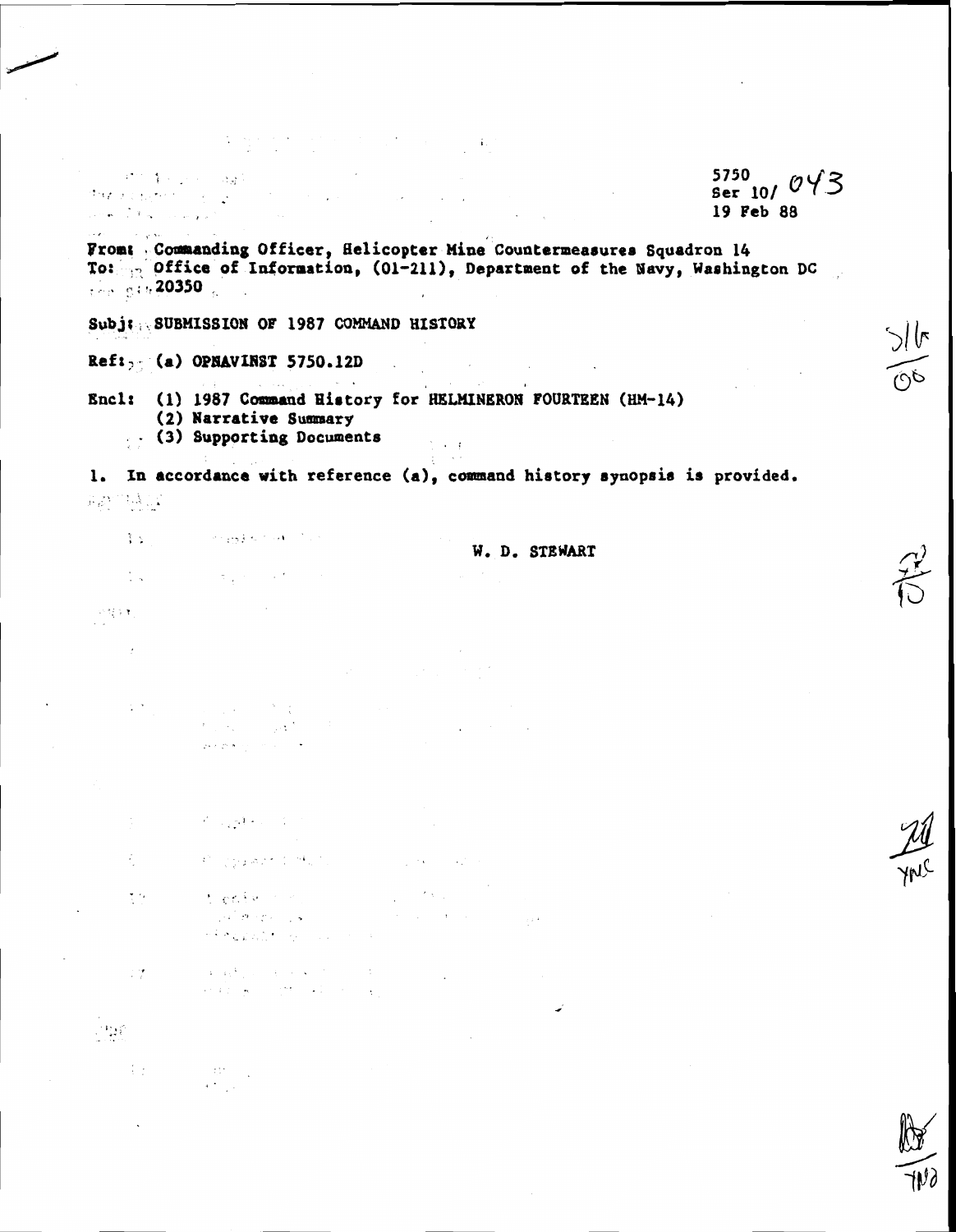## **x** 1987 **COMMAND HISTORY FOR HELMINERON FOURTEEN** (HM-14)

**HM-14 is assigned to Helicopter Tactical Wing ONE at NAS Norfolk, VA. The "VANGUARD" is capable of rapid deployment and can operate from either aviation capable vessels or shore bases to carry out its primary mission of airborne mine**  countermeasures (AMCM). CDR E. A. Saccio commanded HM-14 from 01 January 1987 **to 15 Dacember 1987. During the remainder of 1987, the squadron was commanded by CDR W. David Stewart. HM-14 is baaed at NAS Norfolk, VA. In 1987, HM-14 had ten Sikoraky** , **Eli-53D** . **helicopters assigned.**  1987 COMMAND H<br>
HM-14 is assigned to Heli<br>
"VANGUARD" is capable of rapi<br>
capable vessels or shore base<br>
countermeasures (AMCM). CDR<br>
to 15 December 1987. During<br>
by CDR W. David Stewart. HM-<br>
ten Sikorsky RH-53D helicopte

## **JANUARY.**

- **<sup>25</sup>Deployed.five aircraft to Galveston, TX conducting minehunting** / **minesweeping OPS in support of port breakout exercise.** FTX Galveston '87.
- **2 7 Deployed three aircraft to the Republic of Panama, Panama Canal Zone in support of exercise Kindle Liberty '87.**

## FEBRUARY

- **15 Cmpleted Galveston, TX exercise.**
- **19 Completed Panama Canal exercise.**

### **APRIL**

- **Conducted minesweeping OPS from the shores of Ft Story, VA in**  21 **support of exercise Solid Shield '87.**
- **MAY Deployed three aircraft embarked in USS** TRENTON **(LPD-14)/MCAS New River conducting minehunting/minesweeping** OPS **in support of exercise Solid Shield '87.**

- **1 Completed Ft Story exercise.**
- 4 **Completed MCAS New River Solid Shield '87 exercise.**
- **12 Received special recognition from** COMNAVAIRLANT **for meritorious achievement in aviation safety completing nine peare of mishap-free aircraft operations.**
- **27**<br>**JUNE**<br>16 **Deployed to MCAS Beuafort, SC to conduct minehunting/minesweeping OPS off Charleston, SC.**

**16 Squadron activated 72 alert in response to Pereian Gulf mining threat.**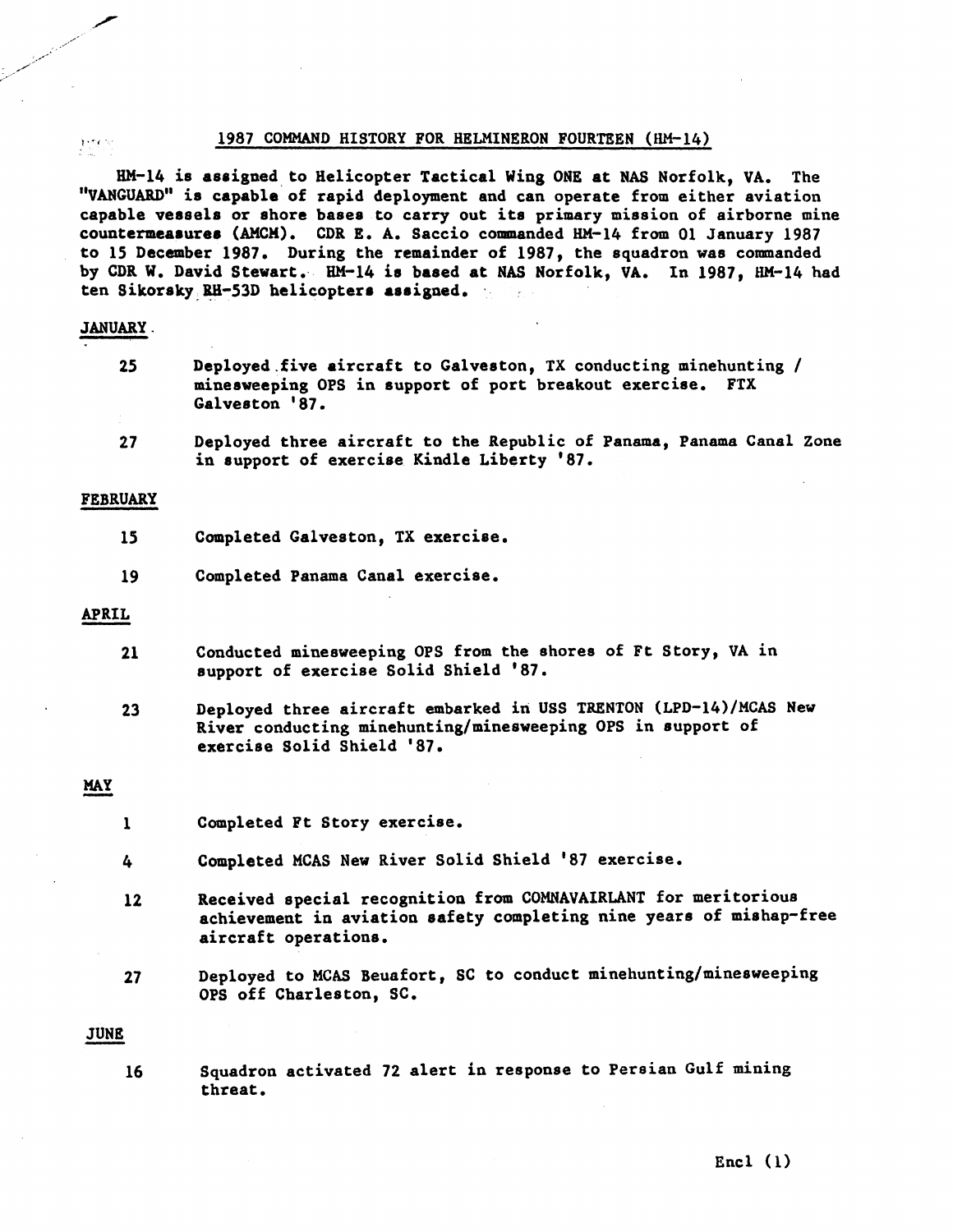## **JULY**

 $30<sup>2</sup>$ HM-14 deployed to the Persian Gulf in response to JCS-tasking  $\chi^2$  ,  $\bar{\chi}^2$ OPORDER Earnest Will.  $\hat{\vec{r}}$  .

 $\label{eq:2.1} \mathcal{L}(\mathcal{L}) = \mathcal{L}(\mathcal{L}) \mathcal{L}(\mathcal{L}) = \mathcal{L}(\mathcal{L}) \mathcal{L}(\mathcal{L})$ 

# AUGUST - DECEMBER

 $\mathcal{A}^{\mathcal{C}}=\{i\}^{\mathcal{C}}_{\mathcal{A}}=\mathcal{A}^{\mathcal{C}}_{\mathcal{A}}$  , Embarked on USS GUADALCANAL. Conducted minesweeping operations accel, including convoy lead through during Persian Gulf deployment. bus for a smight could be any **DECEMBER** 

### HM-14 Change of Command.  $\sim 15$

 $\hat{\mathcal{A}}$  , where  $\hat{\mathcal{A}}$ 网络金属植物 经经济价格 The month of the Control

## **G**

 $\mathcal{L}^{\text{max}}_{\text{max}}$  , where  $\mathcal{L}^{\text{max}}_{\text{max}}$ **The model of the Control Control**  $\label{eq:2} \mathbb{E}\left\{ \left\langle \left\langle \mathcal{L}_{\mathcal{A}}\right\rangle \right\rangle \left\langle \mathcal{A}\right\rangle \right\} =\left\langle \left\langle \mathcal{L}_{\mathcal{A}}\right\rangle \right\rangle \left\langle \mathcal{L}_{\mathcal{A}}\right\rangle \left\langle \mathcal{A}\right\rangle \left\langle \mathcal{A}\right\rangle \left\langle \mathcal{L}_{\mathcal{A}}\right\rangle \left\langle \mathcal{L}_{\mathcal{A}}\right\rangle \left\langle \mathcal{L}_{\mathcal{A}}\right\rangle \left\langle \mathcal{L}_{\mathcal{A}}\right\rangle \left\langle$  $\label{eq:2.1} \mathcal{L}(\mathcal{H}) \leq \frac{1}{2} \sum_{i=1}^n \mathcal{L}(\mathcal{H}) \leq \frac{1}{2} \sum_{i=1}^n \mathcal{L}(\mathcal{H}) \leq \frac{1}{2} \sum_{i=1}^n \mathcal{L}(\mathcal{H}) \leq \frac{1}{2} \sum_{i=1}^n \mathcal{L}(\mathcal{H}) \leq \frac{1}{2} \sum_{i=1}^n \mathcal{L}(\mathcal{H}) \leq \frac{1}{2} \sum_{i=1}^n \mathcal{L}(\mathcal{H}) \leq \frac{1}{2} \sum_{$ for explain them to figure the court  $\sim 10^6$ الموارد ووارق فليجيز

المواد والمعادي

## े देख है।

**The propriet** in the second of  $\sim 100$  km  $^{-1}$ ال الموسيقي الموسيقية التي توسيق الموسيقية التي توسيقيات الموسيقية التي توسيقيات الموسيقية التي توسيقية التي ت<br>الموسيقية التي توسيقية التي توسيقية التي توسيقية التي توسيقيات التي توسيقيات التي توسيقيات التي توسيقيات التي  $\label{eq:2.1} \frac{1}{2}\int_{\mathbb{R}^3} \left\langle \frac{1}{2} \nabla \tilde{g} \right\rangle \frac{1}{2} \int_{\mathbb{R}^3} \frac{1}{2} \left\langle \frac{1}{2} \nabla \tilde{g} \right\rangle \frac{1}{2} \left\langle \tilde{g} \right\rangle \frac{1}{2} \left\langle \tilde{g} \right\rangle \frac{1}{2} \left\langle \tilde{g} \right\rangle \frac{1}{2} \left\langle \tilde{g} \right\rangle \frac{1}{2} \left\langle \tilde{g} \right\rangle \frac{1}{2} \left\langle \$  $\mathbf{r}$ 

 $\mathcal{L}^{\text{max}}_{\text{max}}$ 

## 31,52

The Mass of the Committee of the Committee of the Committee of the Committee of the Committee of the Committee of the Committee of the Committee of the Committee of the Committee of the Committee of the Committee of the Co  $\sim 10^{-10}$  $\sim 10^7$  $\label{eq:2} \mathcal{F} = \mathcal{F} \cdot \mathcal{Q} \cdot \frac{1}{2} \mathcal{F} \cdot \frac{1}{2} \frac{1}{2} \frac{1}{2} \mathcal{F} \cdot \frac{1}{2} \left( \mathcal{F} \cdot \mathcal{F} \right)$ 

# $\mathcal{L}^{\mathcal{D},\mathcal{C}}$

 $\label{eq:4.1} \frac{\text{P2-15. }\text{Area of 100. }\text{A.}\text{m} \times \text{m} \times \text{m} \times \text{m} \times \text{m} \times \text{m} \times \text{m} \times \text{m} \times \text{m} \times \text{m} \times \text{m} \times \text{m} \times \text{m} \times \text{m} \times \text{m} \times \text{m} \times \text{m} \times \text{m} \times \text{m} \times \text{m} \times \text{m} \times \text{m} \times \text{m} \times \text{m} \times \text{m} \times \text{m} \times \text{$ 

# Alleis a proposed

**Source Pressures** of the Control  $\mathcal{A}=\mathcal{A}+\mathcal{A}$  . Land Composition for the component of the second control  $\mathcal{A}(\mathfrak{M}) \otimes \mathfrak{M}(\mathfrak{M}) \otimes \mathfrak{M}(\mathfrak{M}) \otimes \mathfrak{M}(\mathfrak{M}) \otimes \mathfrak{M}(\mathfrak{M}) \otimes \mathfrak{M}(\mathfrak{M}) \otimes \mathfrak{M}(\mathfrak{M}) \otimes \mathfrak{M}(\mathfrak{M}) \otimes \mathfrak{M}(\mathfrak{M}) \otimes \mathfrak{M}(\mathfrak{M}) \otimes \mathfrak{M}(\mathfrak{M}) \otimes \mathfrak{M}(\mathfrak{M}) \otimes \mathfrak{M}(\mathfrak{M}) \otimes$  $\sim 100$  $\sim$   $\pi$ <sup>3</sup> ts  $\sim$ 

# $\mathcal{H} = \mathcal{F} \left[ \mathcal{H} \right] \mathcal{H} \left[ \mathcal{H} \right] \mathcal{H} \mathcal{H}$

**CONTRACTOR**  $\mathcal{L}_{\text{max}}$  , where  $\mathcal{L}_{\text{max}}$  $\sim 10^{-4}$ fert like a sport communi-

## $\mathbb{G}\mathbf{z}_t$  ,  $\mathbb{G}_t$  ,  $\mathbb{Z} \times \mathbb{Z}$  ,  $\mathbb{R}$

Camera China (1999)<br>Stronge als Communications of